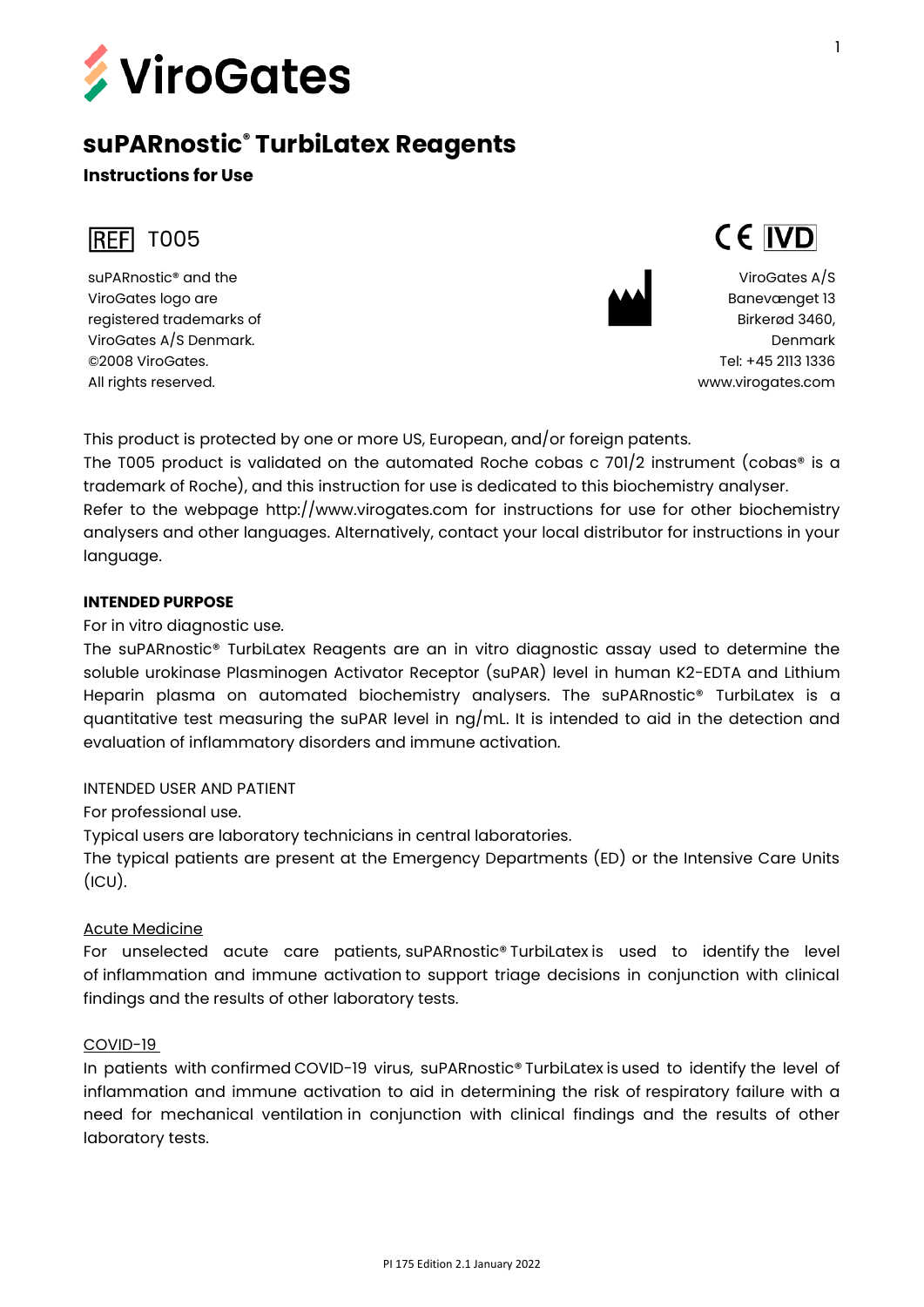#### **suPAR IS A MARKER OF DISEASE PROGRESSION**

suPAR is the soluble form of urokinase Plasminogen Activator Receptor (uPAR). The amount of suPAR is a measure of immune activation and inflammation.<sup>1</sup> suPAR is a biomarker increased by disease presence and severity.

In unselected ED patients, suPAR has a high negative predictive value for ruling out disease progression $^2$ . This means that patients with a low (<4 ng/mL) suPAR level have a good prognosis and a low risk of readmission and mortality $\beta$ , supporting the decision of discharge of the patient. Conversely, a high suPAR level (>6 ng/ml) is a strong measure of chronic inflammation and the underlying risk of adverse outcomes, including short term mortality (in hospital, 30 days, or 90 days)<sup>2</sup> supporting the decision of further examination of the patient.

The use of suPAR in clinical routine adds significant additional knowledge to the standard assessment based on early warning score systems and standard parameters in pre-admission of acute medical patients. Hence, suPAR is a broadly applicable biomarker, e.g., in the ED, especially concerning discharge decisions of patients and identifying non-diagnosed inflammatory disease. A cluster-randomised interventional study showed that up- or down-triaging patients based on suPAR levels increased the number of patients discharged (low risk) by 34%<sup>4</sup> and reduced hospital bed days<sup>5</sup>.

In patients with confirmed COVID-19, suPAR levels below 4 ng/mL suggest a low risk of developing respiratory failure and can be discharged for home quarantine. 6

#### **TEST PRINCIPLES**

The suPARnostic® TurbiLatex test is a Particle Enhanced Turbidimetric Immunoassay (PETIA) that quantitatively determines suPAR in human plasma samples. The latex enhanced particles coated with anti-suPAR antibodies (Mouse/Rat) in the reagent agglutinates with the suPAR present in the sample. During the incubation time, an antigen-antibody complex is formed. The size of the complex is estimated using spectrophotometric technology at a wavelength of 570-590 nm range. The degree of turbidity caused by the agglutination is a measure of suPAR in the sample. The higher suPAR, the higher the turbidity.

#### **REAGENTS AND MATERIALS**

Reagents provided:

- Reagent 1: Dilution Buffer (Glycine-Buffer solution (pH 8.2) and preservatives)
- Reagent 2: Latex Particle Reagent (Phosphate buffer solution (pH 6.1), latex particles coated with anti-suPAR antibodies and preservatives)

This kit consists of a ready-to-use Reagent 1 dilution buffer and a ready-to-use Reagent 2 solution of latex particles coated with anti-suPAR antibodies.

The volume below is enough for a full cassette for the Roche cobas c 701 and c 702 chemistry analyser.

| Product/Buffer        | Reagent 1 | Reagent 2 | No. tests |
|-----------------------|-----------|-----------|-----------|
| T005 (c 701 or c 702) | 75 mL     | 28 mL     | 420*      |

\*No. of tests refers to the measurements available for sample testing when all reagent is transferred to the empty cassette. Reagent volumes additionally include the cassettes dead volumes and 12 tests used for calibration. The cassettes are for one-time use.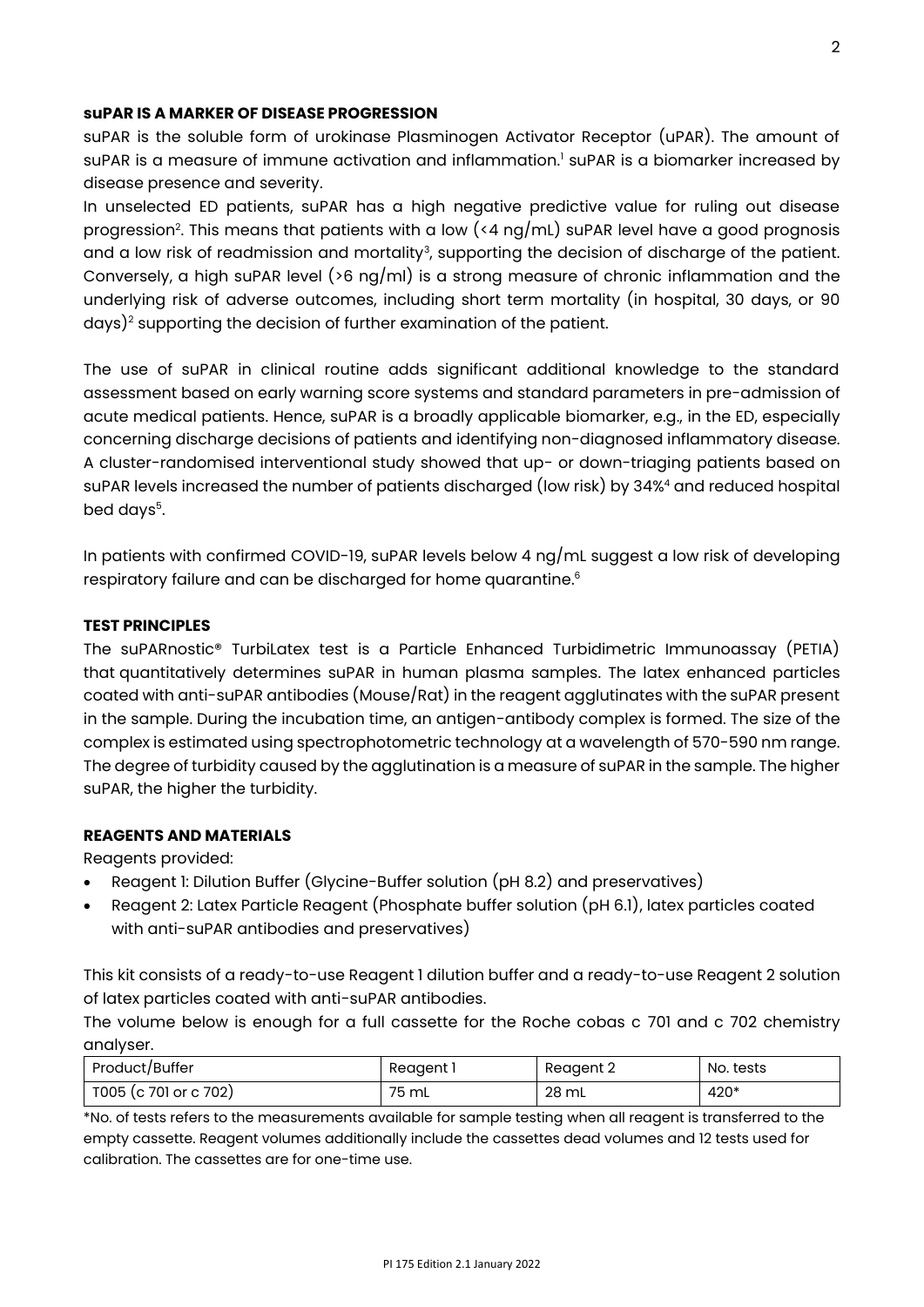Material required but not provided:

- suPARnostic<sup>®</sup> Turbil atex Calibrators
- suPARnostic® TurbiLatex Controls
- Roche Diagnostic cobas c 701 or c 702 analyser
- Empty cassettes for Roche cobas c 701 or c 702
- General laboratory equipment

## **PRECAUTIONS**

For professional laboratory use.

For in vitro diagnostic use. Exercise the standard precautions required for handling all laboratory reagents. Disposal of all waste material should follow local guidelines. The safety data sheet is available for professional users upon request.

- Do not use kit components beyond the indicated kit expiration date.
- Do not freeze any of the kit components.
- Do not mix reagents from different kit lots.
- Do not switch caps on reagent containers as it may cause contamination or mix-up.
- Do not mouth pipette or ingest any of the reagents.
- Do not smoke, eat, or drink when performing the assay or in areas where samples or reagents are handled.
- Do not mix plasma samples from different patients or different blood samplings of the same patient.
- Human samples may be contaminated with infectious agents. Therefore, do not ingest, expose to open wounds, or breathe aerosols.
- Wear protective gloves and dispose of biological samples according to the regulations.
- Be aware of possible dilution of suPAR in the case of a transfusion, infusion or similar.

## **STORAGE AND HANDLING**

The suPARnostic® TurbiLatex Reagents kit should be stored at 2-8°C - do not freeze. Before use, check the expiry date on the label.

The suPARnostic® Reagents are produced with a 2-year shelf life from the production date. The reagents have 8 weeks of onboard stability when kept at 2-8°C and with a minimum of monthly calibration.

The reagent's stability may be affected if not stored correctly, and inefficient and misleading results may be obtained. If any colouring or precipitation appear, discard the Reagents.

The suPARnostic® TurbiLatex Reagent must be transferred to Roche's appropriate cassettes before loading on the equipment.

## **SAMPLE COLLECTION AND PREPARATION**

Blood samples collected in K2-EDTA and Lithium-Heparin have been validated.

Collecting blood samples should be performed by authorised personnel using approved venipuncture techniques.

To prepare plasma samples, draw whole blood into a blood collection tube containing either K2- EDTA or Lithium Heparin anticoagulant. Then, centrifuge the blood at 3,000 x g between 1-10 minutes or until blood cells and plasma have separated.

Ensure the samples, calibrators, and controls are at room temperature before measurement.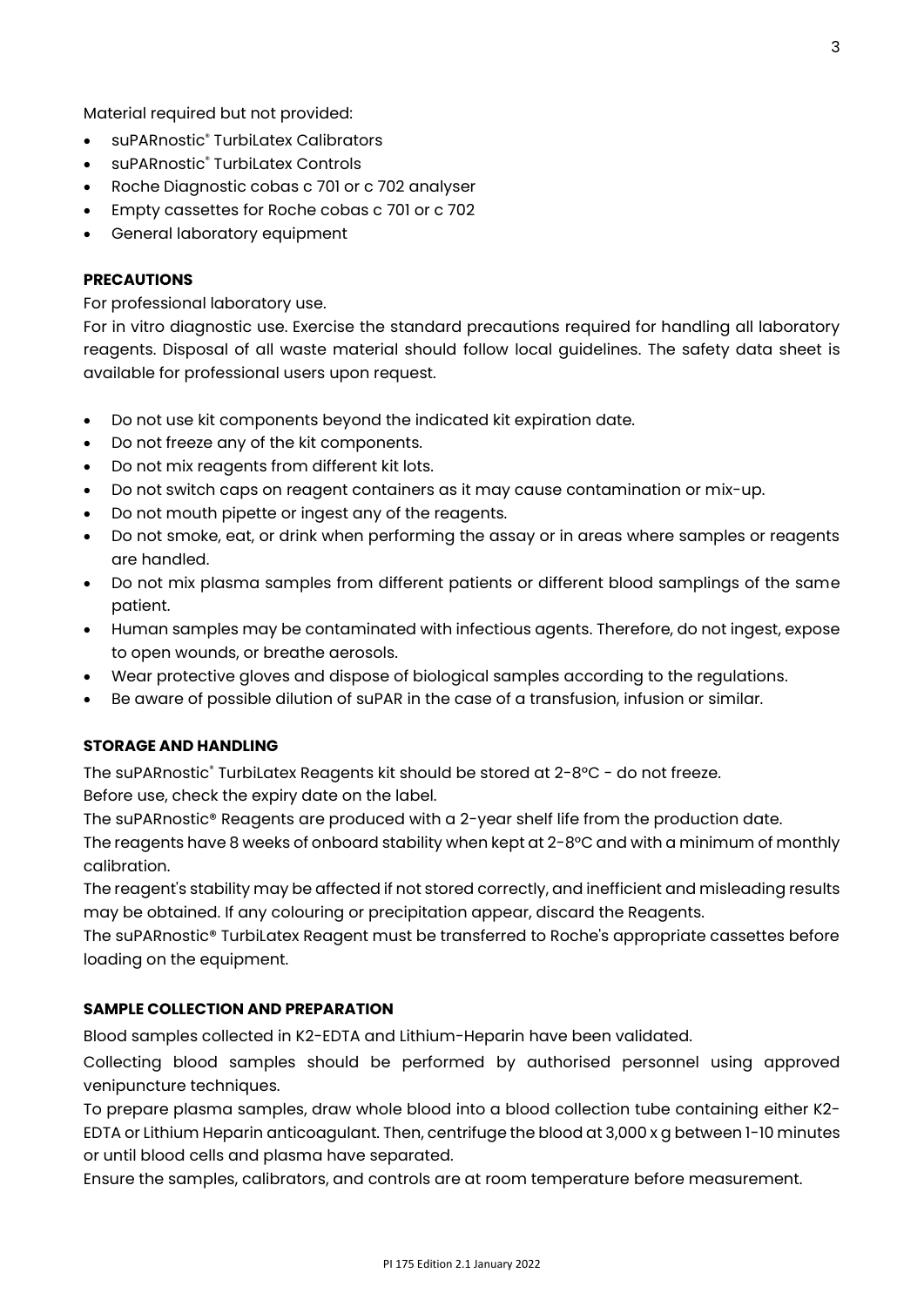Due to possible evaporation effects when loaded on the instrument, samples, calibrators, and controls should be analysed within 2 hours.

**NOTE:** Do not use hemolysed, contaminated, or hyper-lipemic sample specimens.

# **ASSAY PROCEDURE**

- 1) Install the suPARnostic® method using the application parameters provided at the end of this note onto the Roche cobas c 701/2 analyser.
- 2) Transfer the suPARnostic® TurbiLatex Reagents to Roche's appropriate cassettes before loading on the equipment. Reagent 1 is transferred to position A and Reagent 2 to position C. For more information, refer to the Roche cobas c MULTI pack IFU.

**NOTE:** The suPARnostic® TurbiLatex Reagent 2 is on the Roche cobas platform identified as R3.

- 3) Load reagents on the analyser.
- 4) Load blood sample directly on the analyser if fully automated or isolate plasma before loading.
- 5) The assay run time is 10 minutes with: 1 st incubation: 150 μL of Reagent 1 with 10 μL of the sample. 2<sup>nd</sup> incubation: 50 μL of Reagent 2 is added to the mixture, and antigen-antibody complexes are formed.
- 6) The turbidity of the sample is measured in set time intervals at a wavelength of 570 nm.
- 7) Results are determined via a calibration curve generated by measuring a set of calibrators (#T002) with a known suPAR concentration.
- 8) The measurement result is calculated by determining the difference of absorbance values at 2 read points. The analyser automatically calculates the analyte concentration of each sample in ng/mL.

# **CALIBRATION**

Together with the suPARnostic® TurbiLatex Reagents kit, the suPARnostic® TurbiLatex Calibrators (#T002) must be used for calibration. It is recommended to repeat the calibration at least once a month. In addition, recalibration is required when a new batch of the suPARnostic® TurbiLatex Reagents are used. Calibration is performed according to the instruction provided with the suPARnostic<sup>®</sup> TurbiLatex Calibrators.

# **QUALITY CONTROL**

Quality control of the suPARnostic® TurbiLatex Reagents must be performed with the suPARnostic® TurbiLatex Controls (#T003) as a minimum after each calibration and according to the laboratory guidelines. If the QC values exceed the established upper/lower range, the laboratory should undertake corrective actions.

# **INTERPRETATION OF RESULTS**

## **suPAR levels and cut-offs**

# Acute care medical patients and risk of 90-day mortality

The cut-offs for interpreting results from acute care patients were established based on suPAR baseline measurements of 990 patients attending the ED in a Spanish multicenter trial.<sup>14</sup> The median age was 68 years (53-81), 50.8% were men, median suPAR was 3.8 ng/mL (Interquartile range 2.8-6.0). In total, 47 died during the 90-day follow-up. Out of the 990 patients, 520 (52.5%)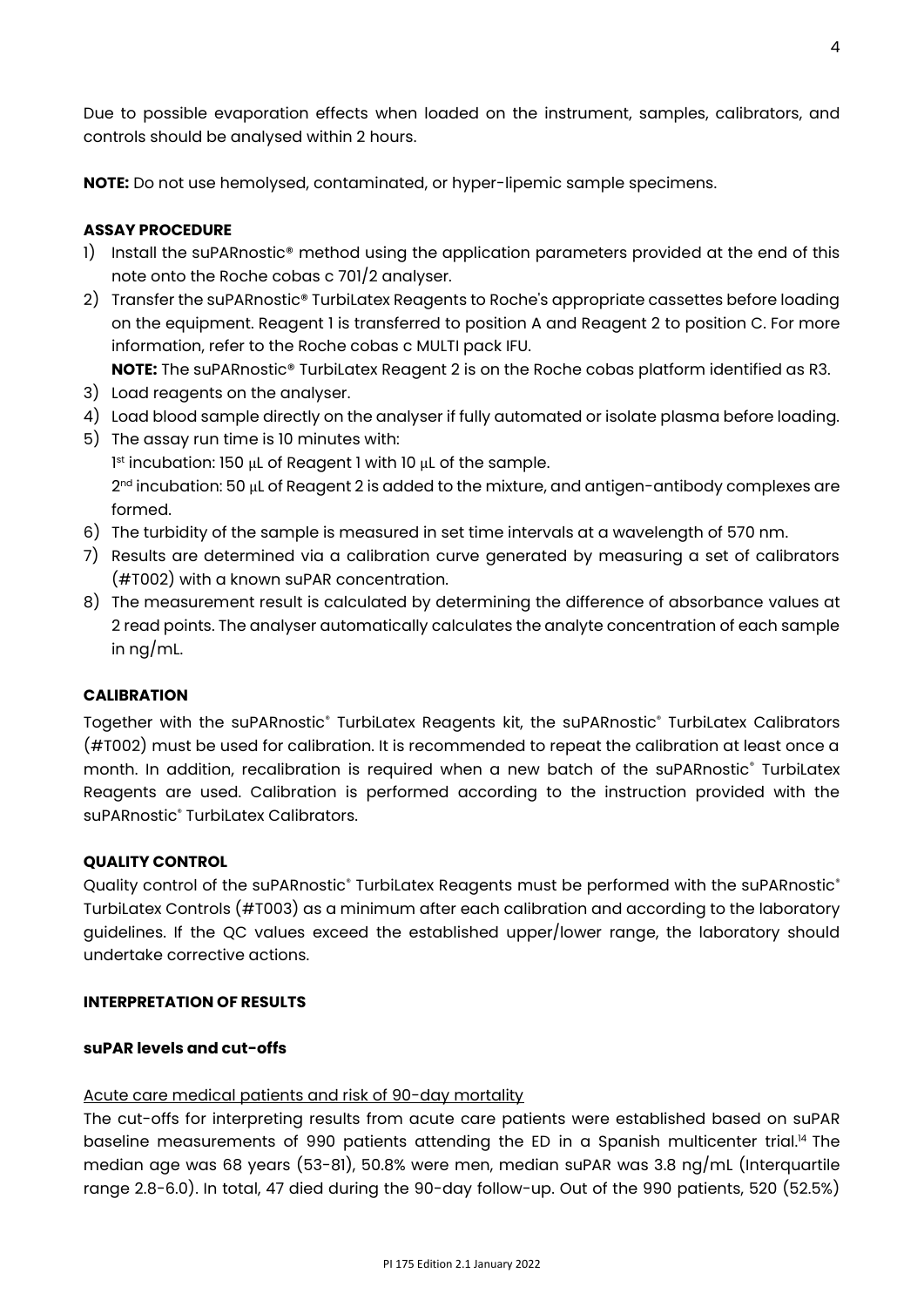had suPAR below 4.0 ng/mL. Patients with suPAR <4.0 ng/mL had a low risk of 90-day mortality (N=5, 0.96%), resulting in a negative predictive value (NPV) of 99.0%, a sensitivity of 89.4% and a specificity of 54.6%. In patients with suPAR >6.0 ng/mL (N=245 (24.8%), 33 patients died during the 90-day follow-up (13.5%), resulting in a positive predictive value (PPV) of 13.5%, a sensitivity of 70.2%, and a specificity of 77.5%.

|                                                | 90 Days follow-up |          |       |            |            |
|------------------------------------------------|-------------------|----------|-------|------------|------------|
|                                                | <b>Died</b>       | Survived | Total | <b>PPV</b> | <b>NPV</b> |
| <b>High risk</b> (suPAR $>6.0$ ng/mL)          | 33                | 212      | 245   | 13.5%      |            |
| <b>Medium Risk</b> (suPAR $4.0 - 6.0$ ng/mL)   | 9                 | 216      | 225   |            |            |
| <b>Low risk</b> (suPAR <4.0 $\log/\text{mL}$ ) | 5                 | 515      | 520   |            | 99.0%      |
| Total                                          | 47                | 943      | 990   |            |            |
| Sensitivity/specificity (<4.0 $\log$ /mL)      | 89.4%             | 54.6%    |       |            |            |
| Sensitivity/specificity ( $>6.0$ ng/mL)        | 70.2%             | 77.5%    |       |            |            |

Table 1: 90-day Mortality according to suPAR cut-offs in Spanish multicenter study.

## COVID-19 and risk of respiratory failure

For patients who tested positive for the COVID-19 virus, suPAR baseline measurements were taken within 48 hours after patients presented at the hospital $^{\rm 6}$ . Respiratory failure was defined as the need for mechanical ventilation within 2 weeks. The study included 57 patients, of whom 21 developed respiratory failure. None of the patients with suPAR below 4.0 ng/mL developed respiratory failure resulting in an NPV of 100%, a sensitivity of 100% and a specificity of 36.1%. Of the 21 patients who developed respiratory failure, 18 had baseline suPAR levels above 6.0 ng/mL resulting in a PPV of 85.7%, a sensitivity of 85.7%, and a specificity of 81.3%.

| suPAR level          | Interpretation, ED and COVID-19                                                                                                                                                                                                                                                                     |
|----------------------|-----------------------------------------------------------------------------------------------------------------------------------------------------------------------------------------------------------------------------------------------------------------------------------------------------|
| $\le$ 4.0 ng/mL      | <b>Low Risk</b><br>Supports the decision of discharge.<br>The underlying health condition is good, and the prognosis for survival is high.<br>$\overline{\phantom{a}}$<br>Low risk of respiratory failure and need of mechanical ventilation in patients with<br>COVID-19.                          |
| $4.0 - 6.0$<br>ng/mL | <b>Medium Risk</b><br>Some disease activity or co-morbidity is present.<br>-<br>Some readmissions and mortality are expected after six months of follow-up.<br>-<br>Medium risk of respiratory failure and need of mechanical ventilation in patients with<br>$\overline{\phantom{a}}$<br>COVID-19. |
| $>6.0$ ng/mL         | <b>High Risk</b><br>Clinical attention is needed - high risk of mortality.<br>Supports the decision of admission and treatment<br>$\overline{\phantom{a}}$<br>High risk of respiratory failure and need of mechanical ventilation in patients with<br>COVID-19.                                     |

Table 2: Simplified suPAR clinical decision scheme<sup>,6, 14</sup>.

## **EXPECTED VALUES IN HEALTHY INDIVIDUALS**

All individuals have a measurable suPAR level. In healthy blood donors (N=9305), the median suPAR level for men aged 18-65 years is 2.2 ng/mL (25-75% interval from 1.8-2.9 ng/mL)<sup>7</sup>, for women aged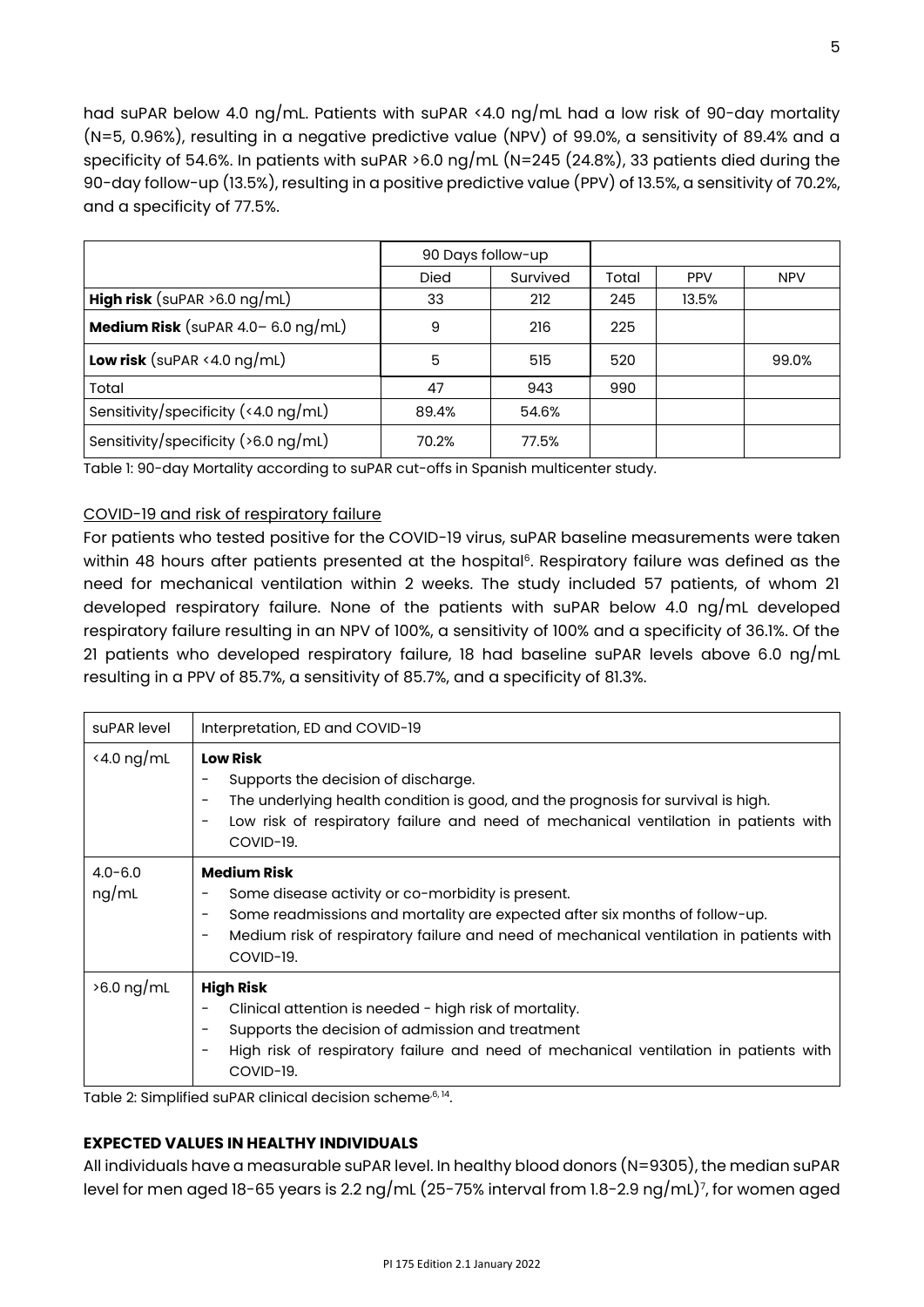18-65 years is 2.6 ng/mL (25-75% interval from 2.1-3.2 ng/mL)<sup>7</sup> , patients attending ED the suPAR level is around 3.0-6.0 ng/mL $^{238}\!\!$ . In patients with severe disease and organ failure, suPAR is often in the double-digits<sup>9,10</sup>. The higher the level, the higher the risk of disease progression and the worse the prognosis.

# **CLINICAL PERFORMANCE**

# **Validation of cut-offs**

# Acute care medical patients

The clinical validation data are from a prospective observational study of unselected acute medical patients attending the ED at Mikkeli Hospital in Finland. <sup>11</sup> A total of 1747 acute medical patients were included and had suPAR measured using suPARnostic® TurbiLatex. The median age was 70 (IQR: 57-79), and 51.4% were men. Among patients with suPAR below 4.0 ng/mL (N=804, 46.0%), 8 (1.0%) died within 90-day follow-up, resulting in a negative predictive value of 99.0% and a sensitivity of 94.2% and a specificity of 47.9%. Among patients with suPAR above 6.0 ng/mL (N=429, 24.6%), 87 patients (20.3%) died within 90-day follow-up, resulting in a positive predictive value of 20.1%, a sensitivity of 63.0% and a specificity of 78.7%. Data for 90-day follow-up are shown in Table 3.

|                                                               | 90-day follow-up |          |       |            |            |
|---------------------------------------------------------------|------------------|----------|-------|------------|------------|
|                                                               | <b>Died</b>      | Survived | Total | <b>PPV</b> | <b>NPV</b> |
| <b>High risk</b> (suPAR $>6.0$ ng/mL)                         | 87               | 342      | 429   | 20.3%      |            |
| <b>Medium Risk</b> (suPAR $4.0 - 6.0$ ng/mL)                  | 43               | 471      | 514   |            |            |
| <b>Low risk</b> (suPAR <4.0 $\log/\text{mL}$ )                | 8                | 796      | 804   |            | 99.0%      |
| Total                                                         | 138              | 1609     | 1.747 |            |            |
| Sensitivity/specificity ( $\langle 4.0 \text{ ng/mL} \rangle$ | 94.2%            | 49.5%    |       |            |            |
| Sensitivity/specificity ( $> 6.0$ ng/mL)                      | 63.0%            | 78.7%    |       |            |            |

Table 3: 90-day mortality in acute medical patients in Finish validation study.

# COVID-19

The clinical validation data are from a prospective observational study at Mikkeli Central Hospital in Finland using the suPARnostic® TurbiLatex on a cobas c 701. The study included 100 acute medical patients who tested positive for SARS-CoV-2 at the Emergency Department at Mikkeli Central Hospital in Finland.<sup>15</sup>

Results of suPAR validation for stratification of COVID-19 patients regarding the risk of developing severe respiratory failure and requiring mechanical ventilation is shown in Table 4.

|                                                               | 90-day follow-up |          |       |            |            |  |  |  |  |
|---------------------------------------------------------------|------------------|----------|-------|------------|------------|--|--|--|--|
|                                                               | <b>Died</b>      | Survived | Total | <b>PPV</b> | <b>NPV</b> |  |  |  |  |
| High risk (suPAR $>6.0$ ng/mL)                                | 5                | 44       | 49    | 10.2%      |            |  |  |  |  |
| Medium Risk (suPAR $4.0 - 6.0$ ng/mL)                         | 0                | 27       | 27    |            |            |  |  |  |  |
| Low risk (suPAR <4.0 $ng/mL$ )                                | 0                | 24       | 24    |            | 100%       |  |  |  |  |
| Total                                                         | 5                | 95       | 100   |            |            |  |  |  |  |
| Sensitivity/specificity ( $\langle 4.0 \text{ ng/mL} \rangle$ | 100%             | 25.3%    |       |            |            |  |  |  |  |
| Sensitivity/specificity ( $> 6.0$ ng/mL)                      | 100%             | 53.7%    |       |            |            |  |  |  |  |

Table 4: 90-day development of respiratory failure in COVID-19 patients according to suPAR cut-offs.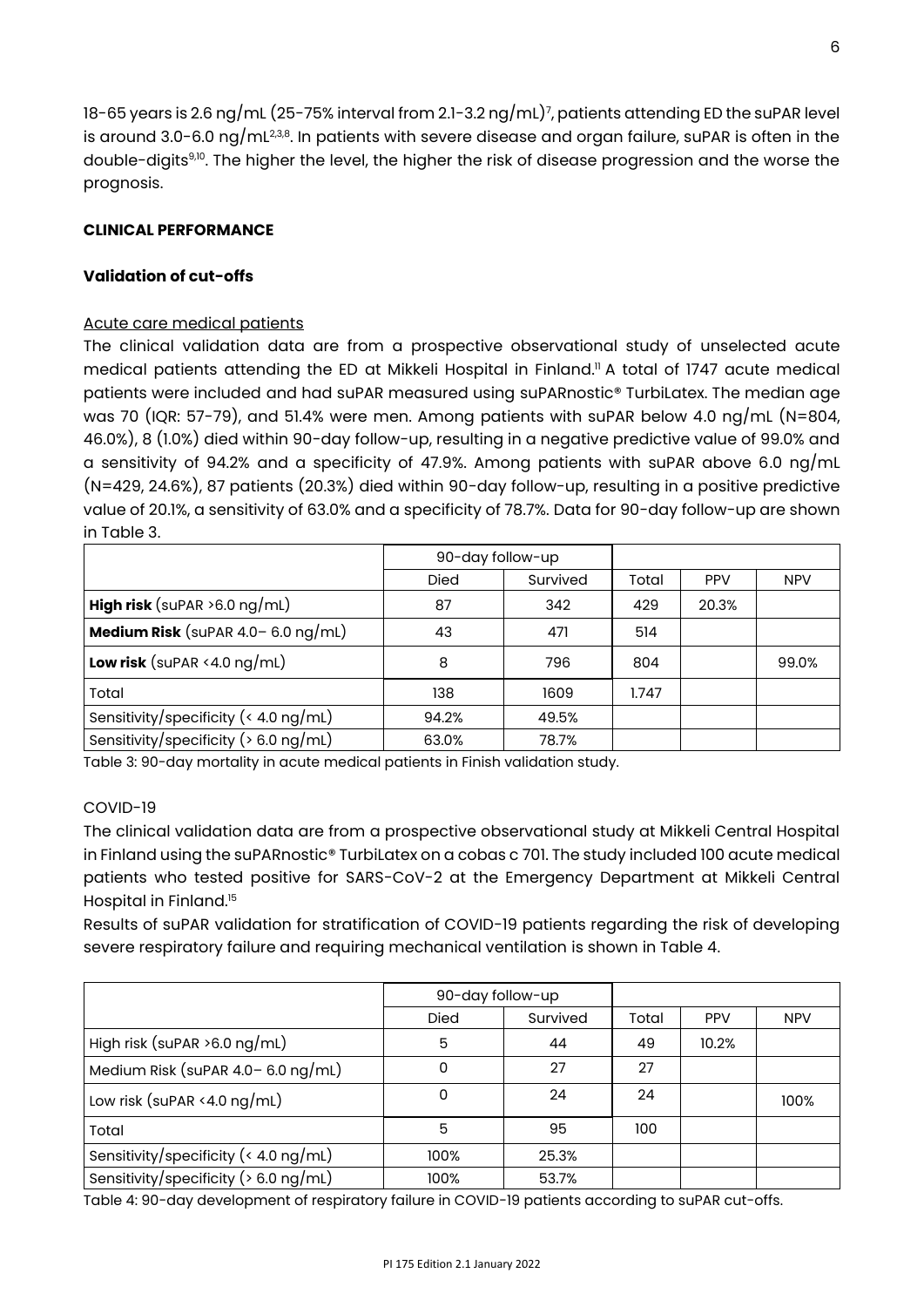## **LIMITATIONS**

Clinical prognostication must not be based on the results of the suPARnostic® TurbiLatex test alone. Instead, the results must be interpreted considering the patient's clinical history and other diagnostic test results.

# **ANALYTICAL PERFORMANCE**

### **SAMPLE STABILITY**

Blood samples should be added to the instrument for automated sampling within 2 hours of sampling to avoid hemolysis.

Samples should preferably be analysed as soon as possible, but K2-EDTA and Lithium Heparin plasma samples are stable for:

- 24 hours at room temperature (20-25°C).
- $3$  days at  $2-8$ °C.
- -20°C for more extended storage.

Five freeze/thaw cycles over 5 days do not impact suPAR concentration in a sample.

#### **REQUIRED TRAINING**

To use the suPARnostic® TurbiLatex Reagents, the user must be fully trained to operate the chemistry analyser.

#### **PERFORMANCE CHARACTERISTICS**

Results presented below were obtained with the use of the suPARnostic® TurbiLatex Reagents on the Roche cobas® c 702 analyser. Therefore, the data shown is only valid for Roche cobas c 701 and c 702.

#### **RESULTS**

Results are calculated by linear regression.

If a calculation method other than linear regression is used, the method must be validated. Then, control the curve fitting using the suPARnostic® TurbiLatex Controls and undertake corrective actions if results exceed the upper and lower limit.

#### **MEASURING RANGE**

The measuring range of the suPARnostic<sup>®</sup> TurbiLatex test is 1.8 ng/mL to 16.0 ng/mL on the Roche cobas $^{\circ}$  c 701/c 702 analyser.

It is not recommended to dilute samples with the results above the measuring range.

#### **ANALYTICAL LIMITS**

The Limit of Blank (LoB) was determined as the 95<sup>th</sup> percentile of 60 blank measurements. The Limit of Detection (LoD) was calculated as LoB plus 3 times the pooled standard deviation (SD). The LoD corresponds to the lowest analyte concentration, which can be detected.

The Limit of Quantitation (LoQ) was calculated as LoB plus 10 times the SD of the mean low-level 'samples' estimation of 60 low-level samples.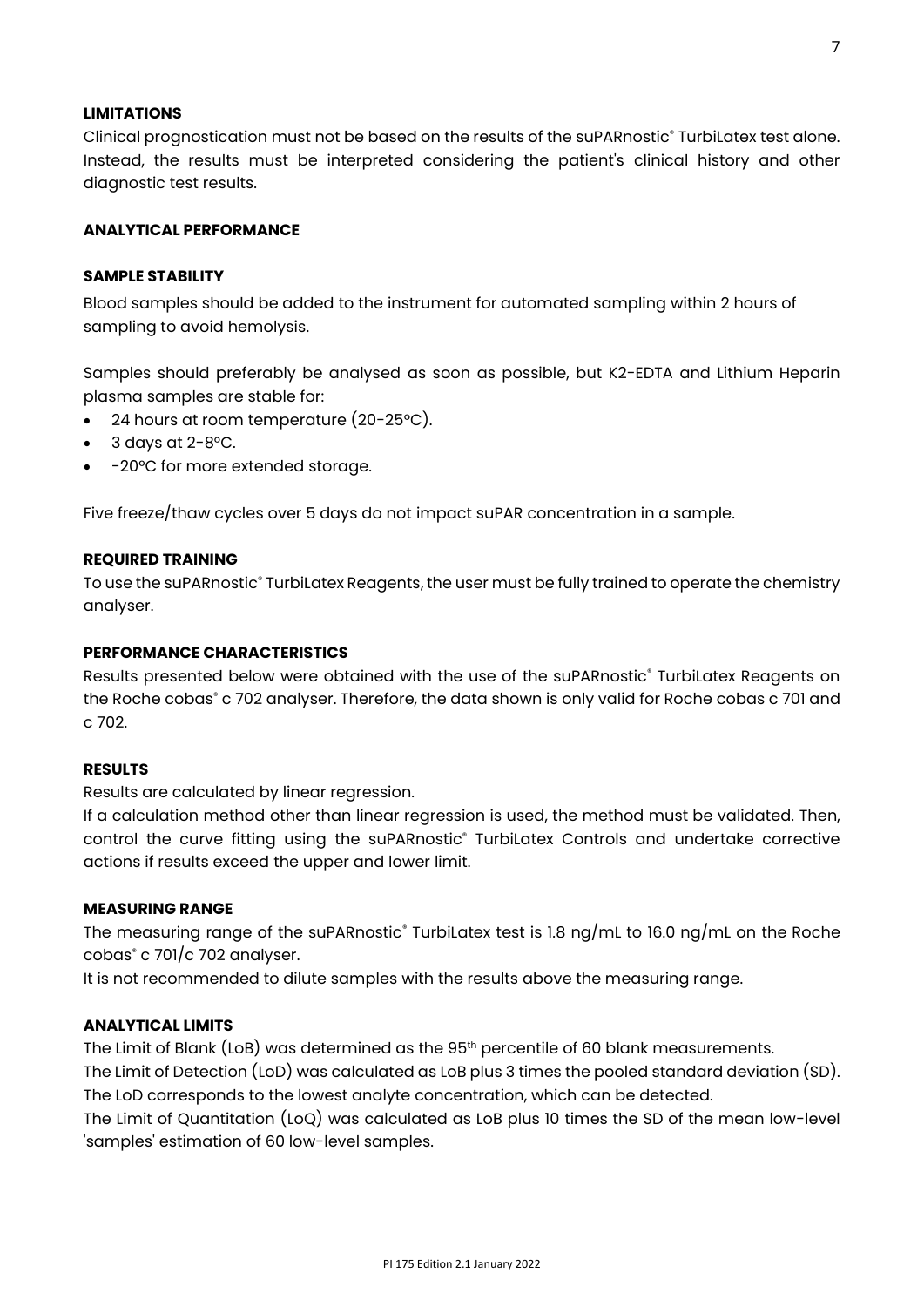| LoB                     | LoD             | LoQ       |
|-------------------------|-----------------|-----------|
| $1.0 \; \mathrm{ng/mL}$ | $1.3 \nmid m$ L | 1.3 ng/mL |

LoB and LoD were established following CLSI EP17<sup>13</sup>. LoQ was established according to IUPAC, Codex Alimentarius Procedural Manual, 15th edition.

## **INTERFERENCE**

Samples with abnormally elevated haemoglobin levels, lipids, or bilirubin may interfere with assay performance and sensitivity.

No interference was observed for the following concentrations.

| ີ                        |                 |
|--------------------------|-----------------|
| Substance:               | Concentration:  |
| Bilirubin                | $350 \mu$ mol/L |
| Hemoglobin               | 1.4 $g/L$       |
| Triglycerides            | 3.3 $g/L$       |
| <b>Rheumatoid Factor</b> | >440 IU/mL      |
| <b>HAMA</b>              | Titer $>640^*$  |

The interference studies were performed using a modified CLSI EP07-A2 protocol.<sup>13</sup>

Rheumatoid Factor and HAMA solutions were prepared by adding concentrated rheumatoid and HAMA solutions to human plasma pools.

In rare cases, gammopathy, especially type IgM (Waldenström's macroglobulinemia), may produce inaccurate results. Patients with a confirmed diagnosis of anti-TPO or other autoimmunerelated diseases have been shown to interfere in a few cases.

Although precautions have been taken to minimise interference caused by heterophilic antibodies, erroneous results can be observed. Therefore, any suPAR value above 10 ng/mL should be carefully investigated, and unusually high results, e.g. above 20 ng/mL may be false-positive results caused by interference.

# **LINEARITY**

The suPARnostic® TurbiLatex Reagents test is linear from 1.8 ng/mL to 26.5 ng/mL.

## **HOOK EFFECT**

The suPARnostic<sup>®</sup> TurbiLatex Reagents test showed no prozone effect in concentrations up to 47.5 ng/mL.

## **PRECISION**

Low, medium, and high samples were measured with two replicates in two separate runs per day for 20 days.

|        | suPAR<br>Mean       | Repeatability | Within-day     | Between-day    | Within-laboratory |
|--------|---------------------|---------------|----------------|----------------|-------------------|
|        | level $(ng/mL)$     | (CV)          | precision (CV) | precision (CV) | precision (CV)    |
| Low    |                     | 3.5%<br>l.0%  |                | 10.8%          | 11.4%             |
| Medium | 3.5%<br>2.4%<br>6.9 |               | 4.6%           | 5.8%           |                   |
| High   | 9.9                 | 4.1%          | .6%            | 4.5%           | 6.1%              |

The intermediate precision study was performed according to the CLSI EP05-A2 protocol.<sup>13</sup>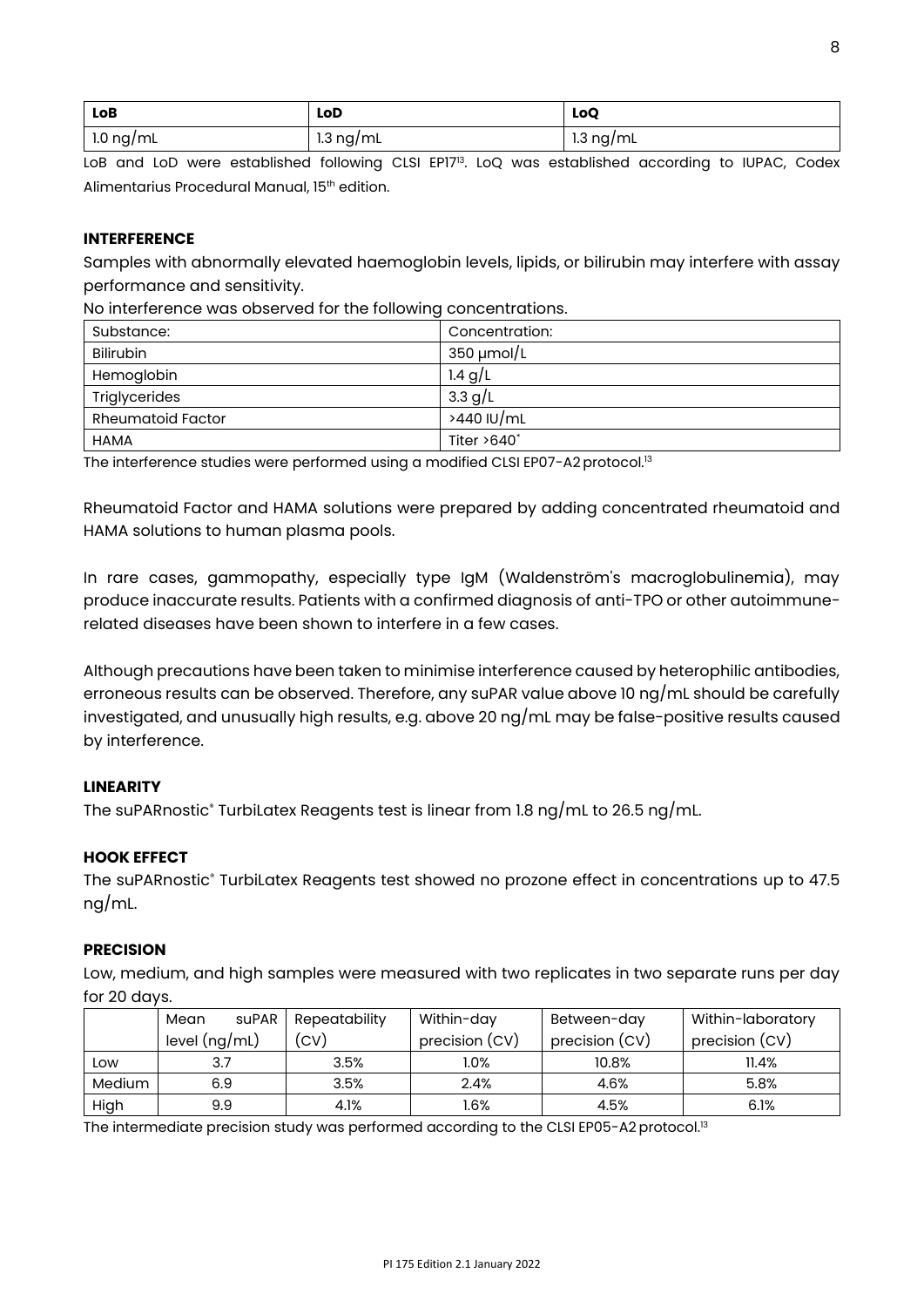## **ACCURACY (METHOD COMPARISON)**

The suPARnostic® TurbiLatex is calibrated against an internal control verified with suPARnostic® ELISA. The maximum allowed variation between suPARnostic® ELISA and TurbiLatex is 15%, and between lots of Turbil atex, it is 10%.

Bias and correlation calculations toward the suPARnostic® ELISA kit were conducted to estimate the suPARnostic® TurbiLatex kits ability to quantify suPAR in patient samples. 103 samples were measured with one lot of suPARnostic® TurbiLatex reagents, and the results were compared to the suPARnostic<sup>®</sup> ELISA results.

Results:

| Sample<br>'vpe | No.<br>pairs<br>ot | Slope | v-Intercept | Pearson correl. | Ranae<br>value    |
|----------------|--------------------|-------|-------------|-----------------|-------------------|
| Plasma         | 103                | .0957 | 0.1036<br>- | 0.959           | 1.8-15.7<br>na/mL |

 $X = \text{supARNostic}^*$  ELISA

Y = suPARnostic<sup>®</sup> TurbiLatex

## **ANTICOAGULANT EFFECT (METHOD COMPARISON)**

The suPARnostic® TurbiLatex is calibrated for plasma samples with K2-EDTA anticoagulant. Therefore, bias and correlation calculations toward K2-EDTA based plasma samples should be considered when a Lithium Heparin anticoagulant is used.

Therefore, 45 samples from the same individual were collected in K2-EDTA and Lithium Heparin samples drawn from a single subject were measured with one lot of suPARnostic® TurbiLatex reagents, and the results were compared.

| Sample Type            |    |       |           | No. of pairs   Slope   y-Intercept   Pearson correl.   Range value |                             |
|------------------------|----|-------|-----------|--------------------------------------------------------------------|-----------------------------|
| Lithium Heparin Plasma | 45 | .1219 | $-0.0571$ | 0.982                                                              | $\frac{1}{2.2}$ -12.1 ng/mL |

 $X = \text{supARnosti}$ <sup>\*</sup> TurbiLatex on K2-EDTA plasma.

Y = suPARnostic® TurbiLatex on Lithium Heparin Plasma. Studies were performed using Siemens Atellica® bioanaylser.

When using plasma with Lithium-Heparin anticoagulant, the following correction factor must be added to offset the inherent matrix:

**Correlated result** = (Obtained result for Lithium Heparin plasma – 0.0571)/1.1219

## **WASTE HANDLING**

Discard unused reagents and waste according to country, federal, state, and local regulations.

| IRFF                                  |                                       |                     |
|---------------------------------------|---------------------------------------|---------------------|
| Catalogue no.                         | Contains sufficient for <n> tests</n> | Use by              |
| <b>IVD</b>                            |                                       | <b>LOT</b>          |
| In vitro diagnostic medical<br>device | <b>Temperature Limits</b>             | LOT no. (Batch No.) |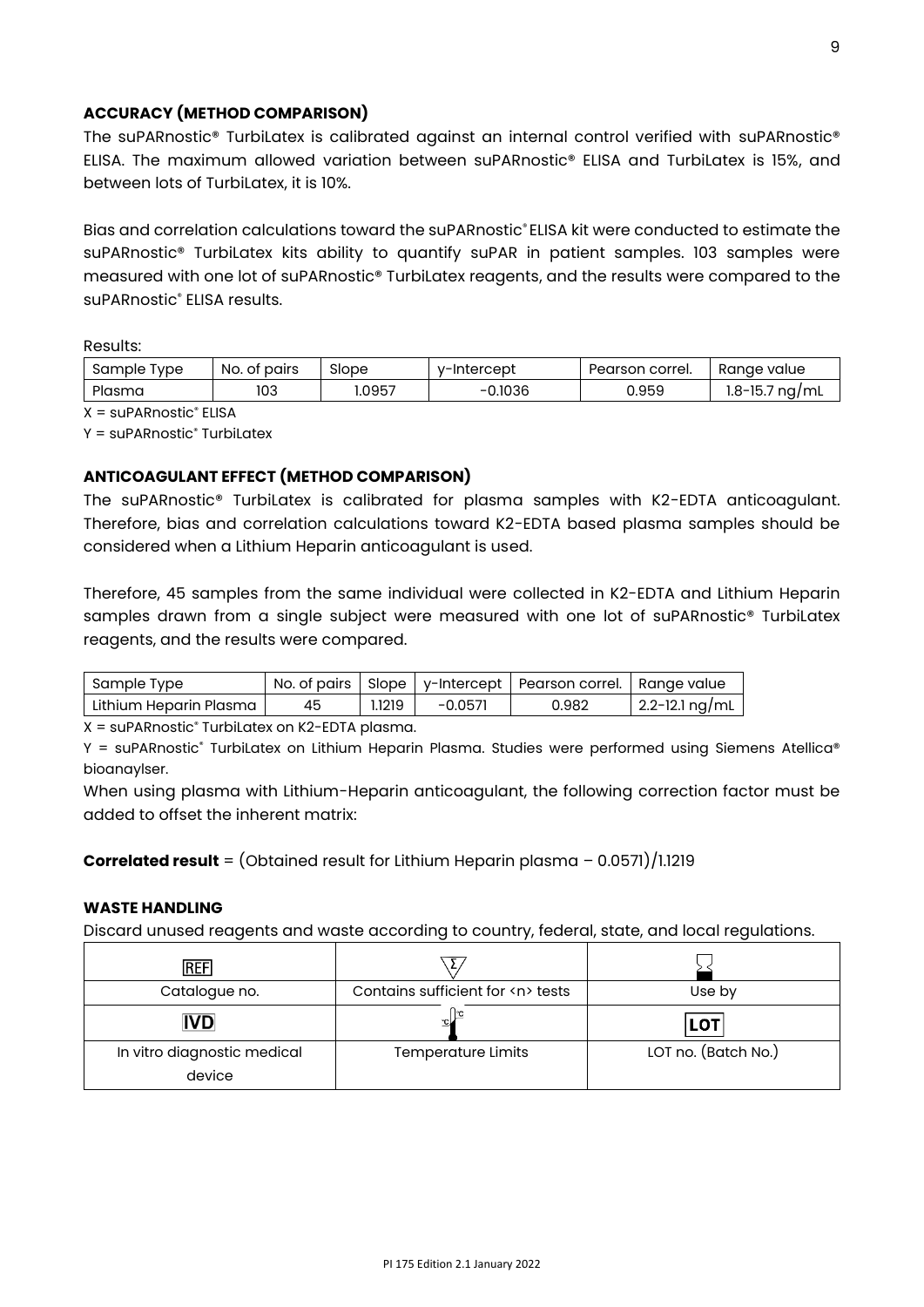## **REFERENCES**

- 1) Desmedt S et al. The intriguing role of soluble urokinase receptor in inflammatory diseases. Crit Rev Clin Lab Sci. 2017 Mar;54(2):117-133
- 2) Rasmussen LJH et al. Combining National Early Warning Score with Soluble Urokinase Plasminogen Activator Receptor (suPAR) Improves Risk Prediction in Acute Medical Patients: A Registry-Based Cohort Study. Crit Care Med. 2018 Dec;46:1961-8.
- 3) Rasmussen LJH, et al. Soluble urokinase plasminogen activator receptor (suPAR) in acute care: a strong marker of disease presence and severity, readmission and mortality. A retrospective cohort study. Emerg Med J. 2016 Nov;33:769-75.
- 4) Schultz et al. Availability of suPAR in emergency departments may improve risk stratification: a secondary analysis of the TRIAGE III trial Scandinavian Journal of Trauma, Resuscitation and Emergency Medicine BMC (2019) 27:43
- 5) Schultz, M. et al. Early Discharge from the Emergency Department Based on Soluble Urokinase Plasminogen Activator Receptor (suPAR) Levels: A TRIAGE III Substudy, Hindawi, Disease Markers, Volume 2019
- 6) Rovina et al. Soluble urokinase plasminogen activator receptor (suPAR) as an early predictor of severe respiratory failure in patients with COVID-19 pneumonia. Crit Care, 2020 Apr 30;24(1):187;
- 7) Haastrup E, et al.: Soluble urokinase plasminogen activator receptor as a marker for use of antidepressants. PLoS One 2014.
- 8) Raggam RB et al. Soluble urokinase plasminogen activator receptor predicts mortality in patients with systemic inflammatory response syndrome. J Intern Med 2014, 276(6):651-8
- 9) Koch A, et al. Clinical relevance and cellular source of elevated soluble urokinase plasminogen activator receptor (suPAR) in acute liver failure. Liver Int 2014;34:1330–1339.
- 10) Donadello K, et al. Soluble urokinase-type plasminogen activator receptor as a prognostic biomarker in critically ill patients. J Crit Care. 2014 Feb;29(1):144-9.
- 11) Seppälä, S. et al. suPAR Cut-offs for Stratification of Low, Medium, and High-risk Acute Medical Patients in the Emergency Department, preprint available at https://www.researchsquare.com/article/rs-542503/v1
- 12) Azam Tu, et al. International Study of Inflammation in COVID-19. Soluble Urokinase Receptor (SuPAR) in COVID-19-Related AKI. J Am Soc Nephrol. 2020 Nov;31(11):2725-2735.
- 13) Protocols for Determination of Limits of Detection and Limits of Quantitation; Approved Guideline. EP17-A, Vol. 24 No. 34 Replaces EP17-P, Vol. 24 No. 10[. https://www.clsi.org/](https://www.clsi.org/)
- 14) Unpublished data from a multicenter study in Spain
- 15) Altintas I, et al.. suPAR Cut-Offs for Risk Stratification in Patients With Symptoms of COVID-19. Biomark Insights. 2021 Aug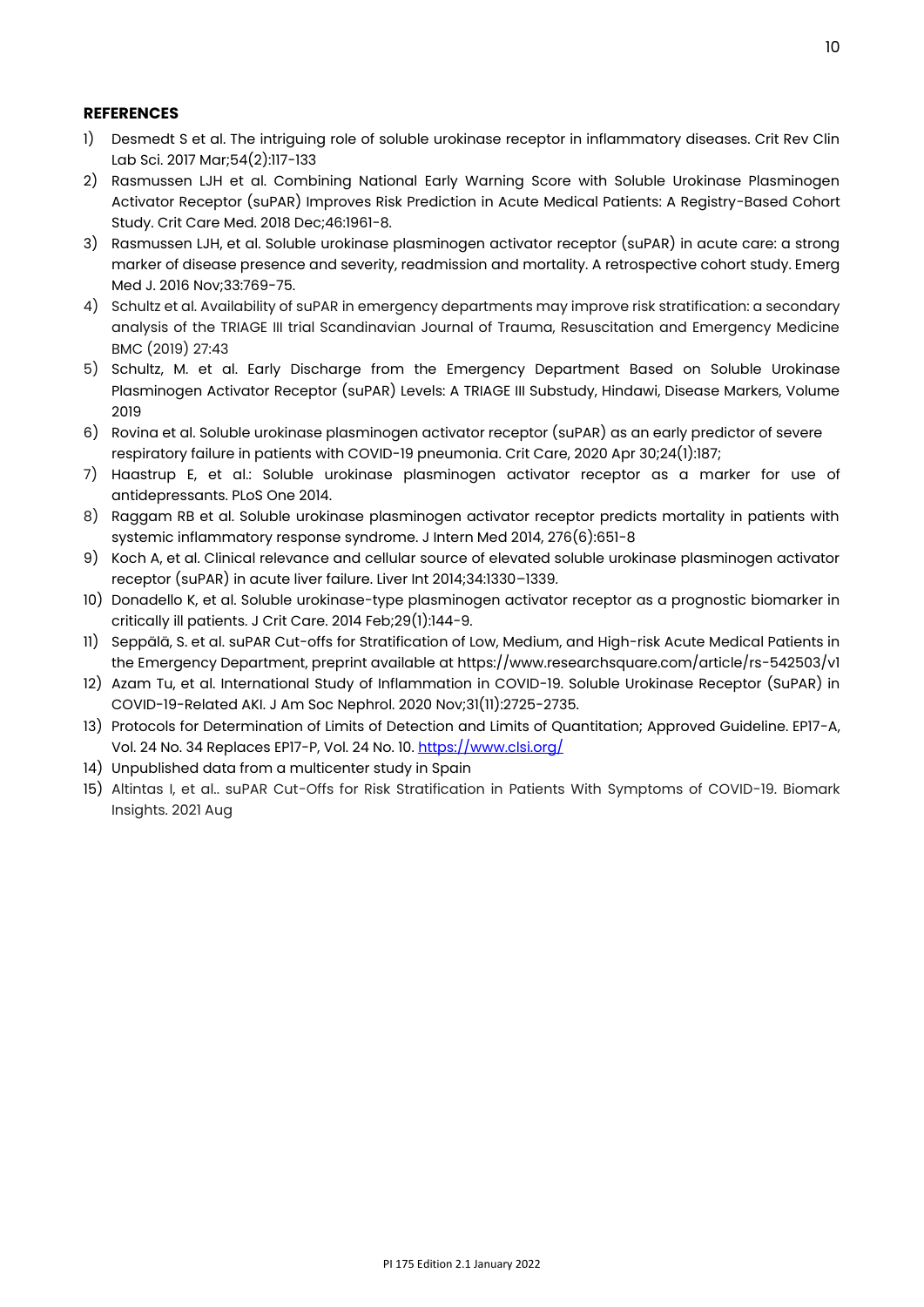# **APPLICATION PARAMETERS**

For the Roche cobas c 701/2 instrument

| <b>Analyse</b>          | Calib.                    |       |                     |          | Range           |                        |                     | Other               |             |               |     |  |
|-------------------------|---------------------------|-------|---------------------|----------|-----------------|------------------------|---------------------|---------------------|-------------|---------------|-----|--|
| Assay/Time/Point        |                           |       | 2Point End          |          |                 | 10                     | 22                  | 37                  | $\mathbf 0$ | 0             |     |  |
| Wavelength (2./Prl.)    |                           |       | 800                 |          |                 | 570                    |                     |                     |             |               |     |  |
| Sample volume           |                           |       |                     |          |                 | Cassette configuration |                     |                     |             |               |     |  |
|                         | Norm. 10.0                | 0.0   | $\mathsf{O}\xspace$ |          |                 | code                   |                     |                     | #######     |               |     |  |
| Dec.                    | 10.0                      | 0.0   | $\mathsf 0$         |          |                 | <b>Expiration Days</b> |                     |                     | 60          |               |     |  |
| inc.                    | 10.0                      | 0.0   | $\mathsf{O}\xspace$ |          |                 | Reagent volume         |                     |                     |             |               |     |  |
| <b>Dilution</b>         |                           |       |                     | R1       | 150             | 0                      | Inactive            |                     |             |               |     |  |
| □ Water                 |                           |       |                     |          |                 | R <sub>2</sub>         | l O                 | 0                   | Inactive    |               |     |  |
| $\Box$ Diluent          |                           |       |                     |          |                 | R <sub>3</sub>         | 50                  | 0                   | Inactive    |               |     |  |
|                         |                           |       |                     |          |                 |                        |                     |                     |             |               |     |  |
| <b>Linearity Limit</b>  |                           | 0     | %                   |          | $\overline{0}$  | %                      | $\mathsf{O}\xspace$ | $\mathsf{O}\xspace$ |             |               |     |  |
|                         | Prozone-Limit<br>$-32000$ |       |                     |          | 32000           | 0                      | $\overline{0}$      | 0                   |             | <b>Inside</b> | 0 0 |  |
| Abs. Limit              |                           | 32000 |                     |          | <b>Increase</b> |                        |                     |                     |             |               |     |  |
| Cell Detergent          |                           |       | Detergent 1         |          |                 | <b>Stirring Level</b>  |                     | 4                   |             |               |     |  |
| <b>Stirring Setting</b> |                           |       |                     | M1       | M <sub>2</sub>  | M <sub>3</sub>         |                     |                     |             |               |     |  |
| <b>UP</b>               | Stirring                  | LOW   |                     | Stirring | Stirring        | Stirring               |                     |                     |             |               |     |  |
|                         |                           |       |                     |          |                 |                        |                     |                     |             |               |     |  |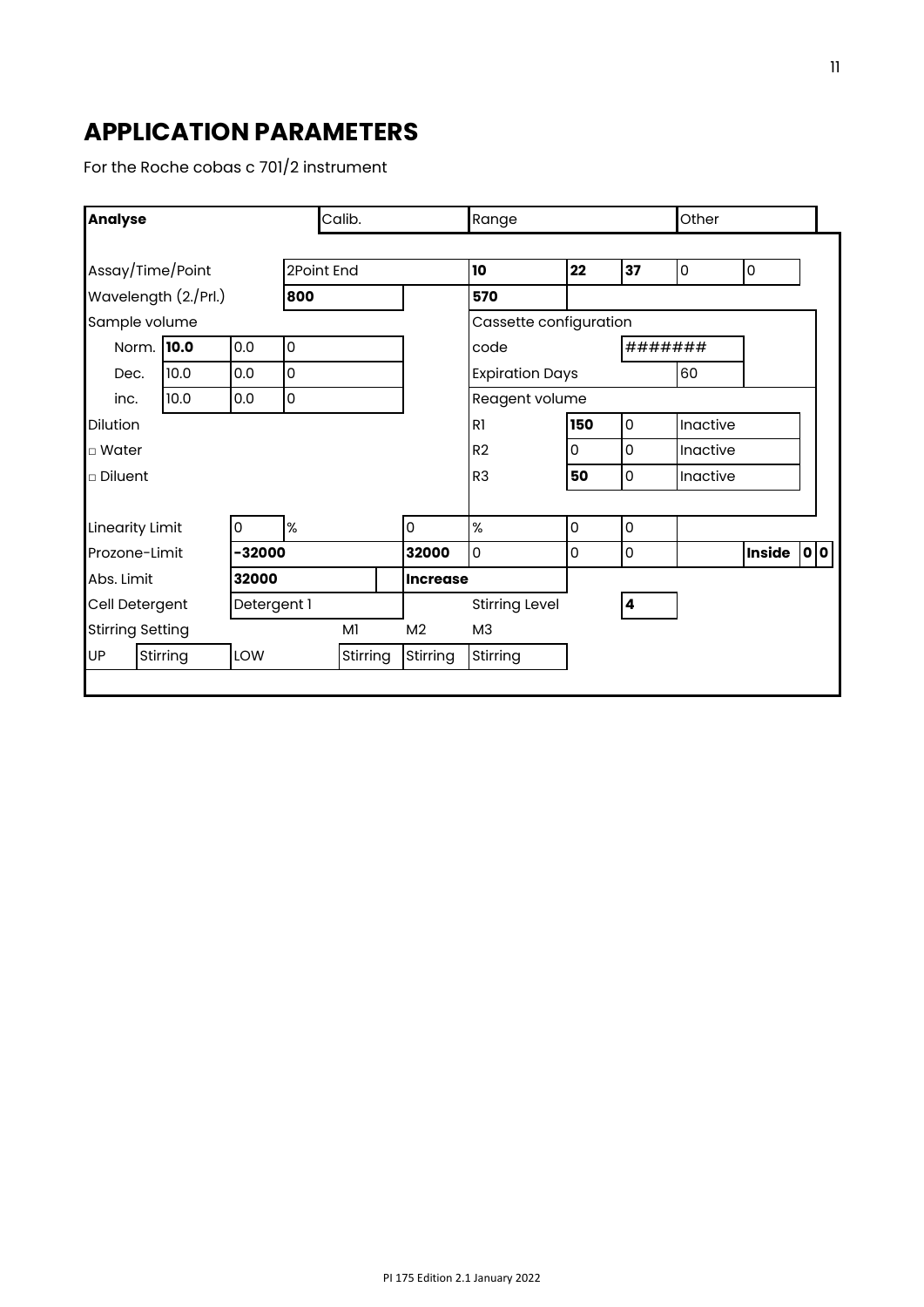| Analyse             | Calib.                  |                                            |       | Range |                      | Other        |     |  |  |
|---------------------|-------------------------|--------------------------------------------|-------|-------|----------------------|--------------|-----|--|--|
|                     |                         |                                            |       |       |                      |              |     |  |  |
| Calibration type    |                         | Linear                                     |       |       | Auto-calibration     |              |     |  |  |
|                     |                         |                                            |       |       | Timeout<br>$\Box$    |              |     |  |  |
|                     |                         |                                            |       |       | cassette             |              |     |  |  |
| Point               | $6\phantom{1}$          |                                            |       |       |                      |              |     |  |  |
|                     |                         |                                            |       |       |                      |              |     |  |  |
| Span                | $\overline{\mathbf{3}}$ |                                            |       |       |                      |              |     |  |  |
|                     |                         |                                            |       |       | cassette             | Active       |     |  |  |
| Weight              | $\mathsf 0$             |                                            |       |       |                      | 30           | Day |  |  |
|                     |                         |                                            |       |       |                      |              |     |  |  |
|                     |                         |                                            |       |       | Change over          |              |     |  |  |
| Update Type<br>None |                         | $\mathsf{O}\xspace$<br>$\mathsf{O}\xspace$ |       |       | cassette             | Cancel       |     |  |  |
|                     |                         |                                            |       |       |                      |              |     |  |  |
|                     |                         |                                            |       |       | □ QC-Violation       |              |     |  |  |
| SD-Limit            | 999                     |                                            |       |       | Method               | <b>Blank</b> |     |  |  |
|                     |                         |                                            |       |       | Rule                 | 1s           |     |  |  |
| Duplicate Limit     | 99                      | $\%$                                       | 32000 | Abs.  | Controll             | None         |     |  |  |
|                     |                         |                                            |       |       | Control <sub>2</sub> | None         |     |  |  |
| Sensitivity Limit   | -99999                  |                                            | 99999 |       | Control3             | None         |     |  |  |
|                     |                         |                                            |       |       |                      |              |     |  |  |
| SI Abs. Limit       | $-32000$                |                                            | 32000 |       |                      |              |     |  |  |
| $\Box$ Auto masking |                         |                                            |       |       |                      |              |     |  |  |
|                     |                         |                                            |       |       |                      |              |     |  |  |
|                     |                         |                                            |       |       |                      |              |     |  |  |